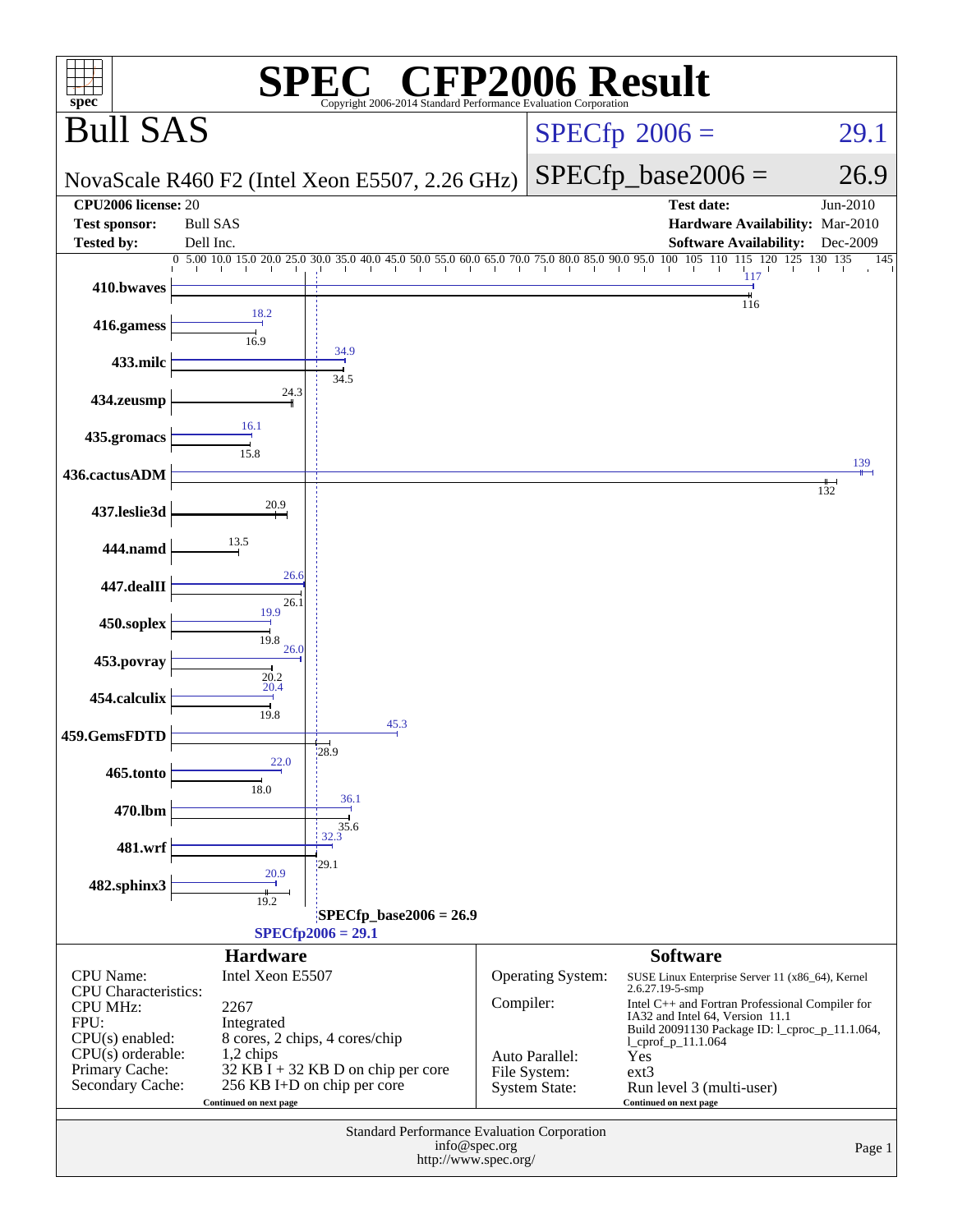| <b>SPEC CFP2006 Result</b><br>┱┪<br>$spec^*$<br>Copyright 2006-2014 Standard Performance Evaluation Corporation                                                                                                                                                                                                                 |                |              |                               |              |                |                      |                |                |                               |                               |                |              |
|---------------------------------------------------------------------------------------------------------------------------------------------------------------------------------------------------------------------------------------------------------------------------------------------------------------------------------|----------------|--------------|-------------------------------|--------------|----------------|----------------------|----------------|----------------|-------------------------------|-------------------------------|----------------|--------------|
| <b>Bull SAS</b>                                                                                                                                                                                                                                                                                                                 |                |              |                               |              |                |                      |                | $SPECfp2006 =$ |                               |                               |                | 29.1         |
| NovaScale R460 F2 (Intel Xeon E5507, 2.26 GHz)                                                                                                                                                                                                                                                                                  |                |              |                               |              |                | $SPECfp\_base2006 =$ |                |                |                               | 26.9                          |                |              |
| CPU2006 license: 20                                                                                                                                                                                                                                                                                                             |                |              |                               |              |                |                      |                |                | <b>Test date:</b>             |                               |                | Jun-2010     |
| <b>Bull SAS</b><br>Hardware Availability: Mar-2010<br><b>Test sponsor:</b>                                                                                                                                                                                                                                                      |                |              |                               |              |                |                      |                |                |                               |                               |                |              |
| <b>Tested by:</b>                                                                                                                                                                                                                                                                                                               | Dell Inc.      |              |                               |              |                |                      |                |                |                               | <b>Software Availability:</b> |                | Dec-2009     |
| L3 Cache:<br>$4 MB I+D$ on chip per chip<br><b>Base Pointers:</b><br>64-bit<br>Peak Pointers:<br>Other Cache:<br>32/64-bit<br>None<br>Other Software:<br>None<br>Memory:<br>48 GB (12 x 4 GB DDR3-1333 DR RDIMM, CL9, ECC,<br>downclocked to 800 MHz)<br>1 x 146 GB 15000 RPM SAS<br>Disk Subsystem:<br>Other Hardware:<br>None |                |              |                               |              |                |                      |                |                |                               |                               |                |              |
| <b>Results Table</b>                                                                                                                                                                                                                                                                                                            |                |              |                               |              |                |                      |                |                |                               |                               |                |              |
| <b>Benchmark</b>                                                                                                                                                                                                                                                                                                                | <b>Seconds</b> | <b>Ratio</b> | <b>Base</b><br><b>Seconds</b> | <b>Ratio</b> | <b>Seconds</b> | Ratio                | <b>Seconds</b> | <b>Ratio</b>   | <b>Peak</b><br><b>Seconds</b> | <b>Ratio</b>                  | <b>Seconds</b> | <b>Ratio</b> |
| 410.bwayes                                                                                                                                                                                                                                                                                                                      | 117            | 116          | 117                           | 116          | 117            | 116                  | 116            | 117            | 116                           | 117                           | 116            | <u> 117</u>  |
| 416.gamess                                                                                                                                                                                                                                                                                                                      | 1158           | 16.9         | 1163                          | 16.8         | 1158           | 16.9                 | 1075           | 18.2           | 1077                          | 18.2                          | 1077           | 18.2         |
| 433.milc                                                                                                                                                                                                                                                                                                                        | 266            | 34.5         | 267                           | 34.4         | 266            | 34.5                 | 263            | 34.9           | 264                           | 34.8                          | 263            | 34.9         |
| 434.zeusmp                                                                                                                                                                                                                                                                                                                      | 374            | 24.4         | 375                           | 24.3         | 380            | 24.0                 | 374            | 24.4           | 375                           | 24.3                          | 380            | 24.0         |
| 435.gromacs                                                                                                                                                                                                                                                                                                                     | 451            | 15.8         | 454                           | 15.7         | 452            | 15.8                 | 443            | 16.1           | 443                           | <b>16.1</b>                   | 446            | 16.0         |
| 436.cactusADM                                                                                                                                                                                                                                                                                                                   | 90.9           | 131          | 89.3                          | 134          | 90.7           | 132                  | 86.3           | 138            | 84.7                          | 141                           | 86.1           | <u> 139</u>  |
| 437.leslie3d                                                                                                                                                                                                                                                                                                                    | 449            | 20.9         | 405                           | 23.2         | 450            | 20.9                 | 449            | 20.9           | 405                           | 23.2                          | 450            | 20.9         |
| 444.namd                                                                                                                                                                                                                                                                                                                        | 595            | 13.5         | 594                           | 13.5         | 596            | 13.5                 | 595            | 13.5           | 594                           | 13.5                          | 596            | 13.5         |
| $ 447.\text{dealII}$                                                                                                                                                                                                                                                                                                            | 440            | 26.0         | 439                           | <b>26.1</b>  | 439            | 26.1                 | 430            | 26.6           | 431                           | 26.6                          | 430            | 26.6         |
| $450$ .soplex                                                                                                                                                                                                                                                                                                                   | 422            | 19.8         | 422                           | 19.8         | 424            | 19.6                 | 418            | 19.9           | 419                           | 19.9                          | 419            | 19.9         |
| $453$ . povray                                                                                                                                                                                                                                                                                                                  | 263            | 20.2         | 265                           | 20.1         | 262            | 20.3                 | 205            | 26.0           | 206                           | 25.8                          | 205            | 26.0         |
| 454.calculix                                                                                                                                                                                                                                                                                                                    | 418            | 19.7         | 417                           | 19.8         | 416            | 19.8                 | 404            | 20.4           | 404                           | 20.4                          | 404            | 20.4         |
| 459.GemsFDTD                                                                                                                                                                                                                                                                                                                    | 367            | 28.9         | 367                           | 28.9         | 333            | 31.8                 | 234            | 45.3           | 234                           | 45.4                          | 234            | 45.3         |
| $465$ .tonto                                                                                                                                                                                                                                                                                                                    | 545            | <b>18.0</b>  | 545                           | 18.0         | 547            | 18.0                 | 447            | 22.0           | 447                           | 22.0                          | 448            | 22.0         |
| 470.1bm                                                                                                                                                                                                                                                                                                                         | 386            | 35.6         | 385                           | 35.7         | 387            | 35.5                 | 381            | 36.1           | 381                           | 36.0                          | 380            | 36.1         |
| 481.wrf                                                                                                                                                                                                                                                                                                                         | 385            | 29.0         | 384                           | 29.1         | 384            | 29.1                 | 346            | 32.3           | 347                           | 32.2                          | 346            | 32.3         |
| $482$ .sphinx $3$                                                                                                                                                                                                                                                                                                               | 1018           | 19.2         | 821                           | 23.7         | 1033           | 18.9                 | 934            | 20.9           | 933                           | 20.9                          | 929            | 21.0         |
| Results appear in the order in which they were run. Bold underlined text indicates a median measurement.                                                                                                                                                                                                                        |                |              |                               |              |                |                      |                |                |                               |                               |                |              |

#### **[Operating System Notes](http://www.spec.org/auto/cpu2006/Docs/result-fields.html#OperatingSystemNotes)**

'ulimit -s unlimited' was used to set the stacksize to unlimited prior to run

#### **[Platform Notes](http://www.spec.org/auto/cpu2006/Docs/result-fields.html#PlatformNotes)**

 BIOS Settings: Power Management = Maximum Performance (Default = Active Power Controller)

#### **[General Notes](http://www.spec.org/auto/cpu2006/Docs/result-fields.html#GeneralNotes)**

 Binaries were compiled on SLES 10 with Binutils 2.18.50.0.7.20080502 OMP\_NUM\_THREADS set to number of cores KMP\_AFFINITY set to granularity=fine,scatter KMP\_STACKSIZE set to 200M

Continued on next page

Standard Performance Evaluation Corporation [info@spec.org](mailto:info@spec.org) <http://www.spec.org/>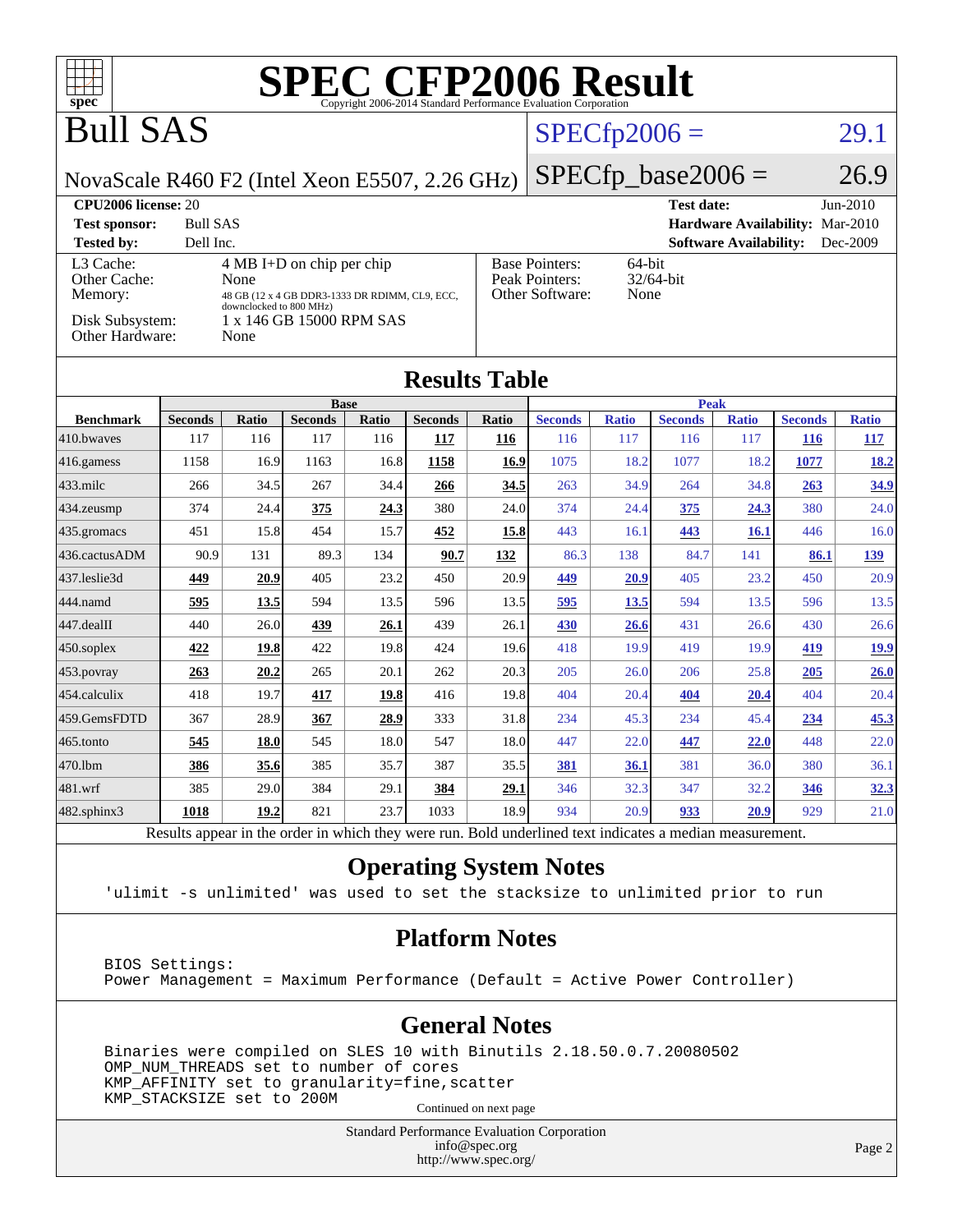

# **[SPEC CFP2006 Result](http://www.spec.org/auto/cpu2006/Docs/result-fields.html#SPECCFP2006Result)**

# Bull SAS

 $SPECTp2006 = 29.1$ 

NovaScale R460 F2 (Intel Xeon E5507, 2.26 GHz)  $SPECTp\_base2006 = 26.9$ 

**[CPU2006 license:](http://www.spec.org/auto/cpu2006/Docs/result-fields.html#CPU2006license)** 20 **[Test date:](http://www.spec.org/auto/cpu2006/Docs/result-fields.html#Testdate)** Jun-2010 **[Test sponsor:](http://www.spec.org/auto/cpu2006/Docs/result-fields.html#Testsponsor)** Bull SAS **[Hardware Availability:](http://www.spec.org/auto/cpu2006/Docs/result-fields.html#HardwareAvailability)** Mar-2010 **[Tested by:](http://www.spec.org/auto/cpu2006/Docs/result-fields.html#Testedby)** Dell Inc. **[Software Availability:](http://www.spec.org/auto/cpu2006/Docs/result-fields.html#SoftwareAvailability)** Dec-2009

#### **[General Notes \(Continued\)](http://www.spec.org/auto/cpu2006/Docs/result-fields.html#GeneralNotes)**

The Dell PowerEdge R710 and

 the Bull NovaScale R460 F2 models are electronically equivalent. The results have been measured on a Dell PowerEdge R710 model.

#### **[Base Compiler Invocation](http://www.spec.org/auto/cpu2006/Docs/result-fields.html#BaseCompilerInvocation)**

[C benchmarks](http://www.spec.org/auto/cpu2006/Docs/result-fields.html#Cbenchmarks):  $\text{icc}$   $-\text{m64}$ 

[C++ benchmarks:](http://www.spec.org/auto/cpu2006/Docs/result-fields.html#CXXbenchmarks) [icpc -m64](http://www.spec.org/cpu2006/results/res2010q3/cpu2006-20100706-12266.flags.html#user_CXXbase_intel_icpc_64bit_bedb90c1146cab66620883ef4f41a67e)

[Fortran benchmarks](http://www.spec.org/auto/cpu2006/Docs/result-fields.html#Fortranbenchmarks): [ifort -m64](http://www.spec.org/cpu2006/results/res2010q3/cpu2006-20100706-12266.flags.html#user_FCbase_intel_ifort_64bit_ee9d0fb25645d0210d97eb0527dcc06e)

[Benchmarks using both Fortran and C](http://www.spec.org/auto/cpu2006/Docs/result-fields.html#BenchmarksusingbothFortranandC): [icc -m64](http://www.spec.org/cpu2006/results/res2010q3/cpu2006-20100706-12266.flags.html#user_CC_FCbase_intel_icc_64bit_0b7121f5ab7cfabee23d88897260401c) [ifort -m64](http://www.spec.org/cpu2006/results/res2010q3/cpu2006-20100706-12266.flags.html#user_CC_FCbase_intel_ifort_64bit_ee9d0fb25645d0210d97eb0527dcc06e)

#### **[Base Portability Flags](http://www.spec.org/auto/cpu2006/Docs/result-fields.html#BasePortabilityFlags)**

| 410.bwaves: -DSPEC CPU LP64                 |                                                                |
|---------------------------------------------|----------------------------------------------------------------|
| 416.gamess: -DSPEC_CPU_LP64                 |                                                                |
| 433.milc: -DSPEC CPU LP64                   |                                                                |
| 434.zeusmp: -DSPEC_CPU_LP64                 |                                                                |
| 435.gromacs: -DSPEC_CPU_LP64 -nofor_main    |                                                                |
| 436.cactusADM: -DSPEC_CPU_LP64 -nofor_main  |                                                                |
| 437.leslie3d: -DSPEC CPU LP64               |                                                                |
| 444.namd: -DSPEC CPU LP64                   |                                                                |
| 447.dealII: -DSPEC CPU LP64                 |                                                                |
| 450.soplex: -DSPEC_CPU_LP64                 |                                                                |
| 453.povray: - DSPEC_CPU_LP64                |                                                                |
| 454.calculix: - DSPEC CPU LP64 - nofor main |                                                                |
| 459.GemsFDTD: -DSPEC CPU LP64               |                                                                |
| 465.tonto: - DSPEC CPU LP64                 |                                                                |
| 470.1bm: -DSPEC CPU LP64                    |                                                                |
|                                             | 481.wrf: -DSPEC CPU_LP64 -DSPEC_CPU_CASE_FLAG -DSPEC_CPU_LINUX |
| 482.sphinx3: -DSPEC_CPU_LP64                |                                                                |

#### **[Base Optimization Flags](http://www.spec.org/auto/cpu2006/Docs/result-fields.html#BaseOptimizationFlags)**

[C benchmarks](http://www.spec.org/auto/cpu2006/Docs/result-fields.html#Cbenchmarks): [-xSSE4.2](http://www.spec.org/cpu2006/results/res2010q3/cpu2006-20100706-12266.flags.html#user_CCbase_f-xSSE42_f91528193cf0b216347adb8b939d4107) [-ipo](http://www.spec.org/cpu2006/results/res2010q3/cpu2006-20100706-12266.flags.html#user_CCbase_f-ipo) [-O3](http://www.spec.org/cpu2006/results/res2010q3/cpu2006-20100706-12266.flags.html#user_CCbase_f-O3) [-no-prec-div](http://www.spec.org/cpu2006/results/res2010q3/cpu2006-20100706-12266.flags.html#user_CCbase_f-no-prec-div) [-static](http://www.spec.org/cpu2006/results/res2010q3/cpu2006-20100706-12266.flags.html#user_CCbase_f-static) [-parallel](http://www.spec.org/cpu2006/results/res2010q3/cpu2006-20100706-12266.flags.html#user_CCbase_f-parallel) [-opt-prefetch](http://www.spec.org/cpu2006/results/res2010q3/cpu2006-20100706-12266.flags.html#user_CCbase_f-opt-prefetch)

[C++ benchmarks:](http://www.spec.org/auto/cpu2006/Docs/result-fields.html#CXXbenchmarks) [-xSSE4.2](http://www.spec.org/cpu2006/results/res2010q3/cpu2006-20100706-12266.flags.html#user_CXXbase_f-xSSE42_f91528193cf0b216347adb8b939d4107) [-ipo](http://www.spec.org/cpu2006/results/res2010q3/cpu2006-20100706-12266.flags.html#user_CXXbase_f-ipo) [-O3](http://www.spec.org/cpu2006/results/res2010q3/cpu2006-20100706-12266.flags.html#user_CXXbase_f-O3) [-no-prec-div](http://www.spec.org/cpu2006/results/res2010q3/cpu2006-20100706-12266.flags.html#user_CXXbase_f-no-prec-div) [-static](http://www.spec.org/cpu2006/results/res2010q3/cpu2006-20100706-12266.flags.html#user_CXXbase_f-static) [-parallel](http://www.spec.org/cpu2006/results/res2010q3/cpu2006-20100706-12266.flags.html#user_CXXbase_f-parallel) [-opt-prefetch](http://www.spec.org/cpu2006/results/res2010q3/cpu2006-20100706-12266.flags.html#user_CXXbase_f-opt-prefetch)

Continued on next page

Standard Performance Evaluation Corporation [info@spec.org](mailto:info@spec.org) <http://www.spec.org/>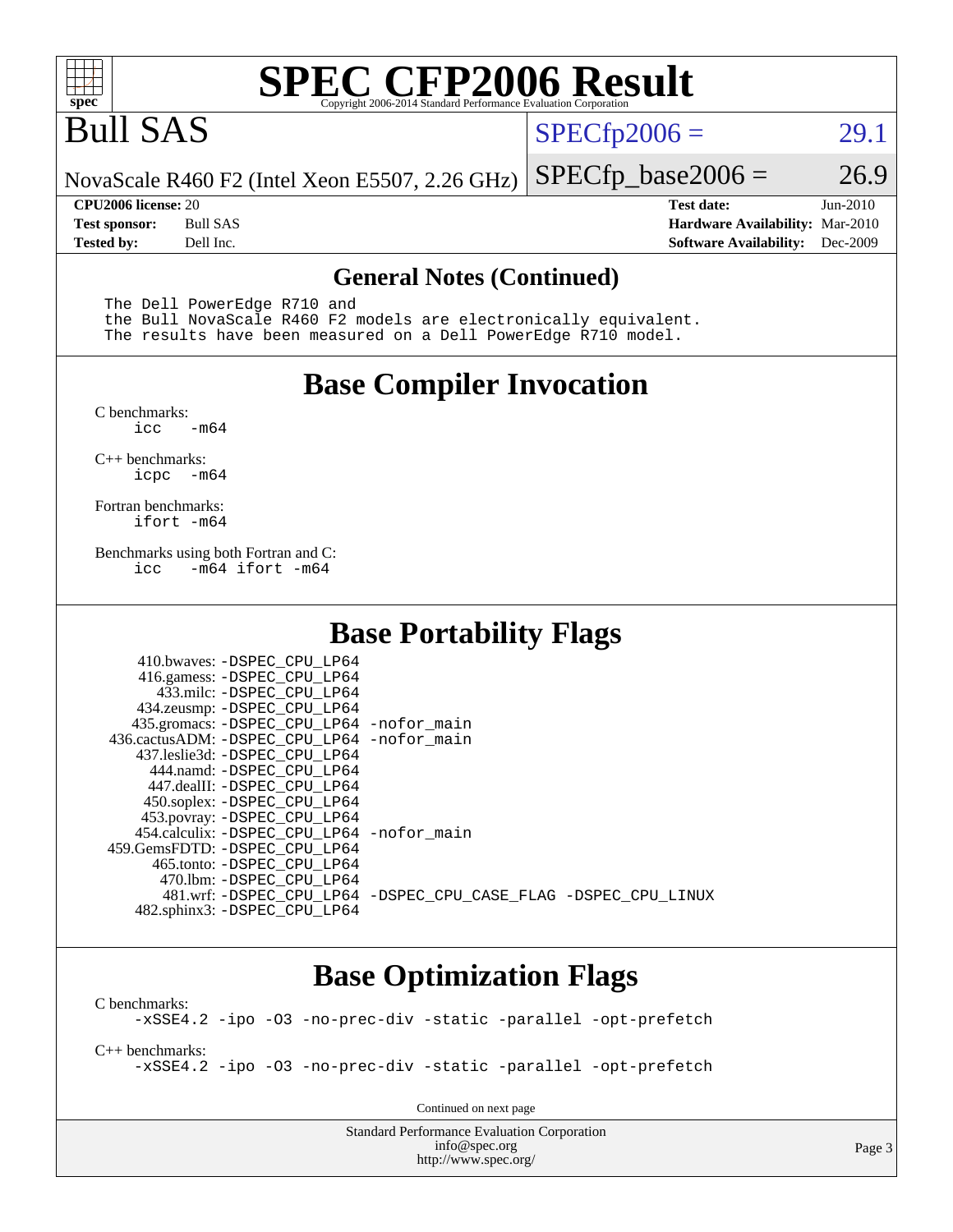![](_page_3_Picture_0.jpeg)

# **[SPEC CFP2006 Result](http://www.spec.org/auto/cpu2006/Docs/result-fields.html#SPECCFP2006Result)**

Bull SAS

 $SPECTp2006 = 29.1$ 

NovaScale R460 F2 (Intel Xeon E5507, 2.26 GHz)  $SPECTp\_base2006 = 26.9$ 

**[CPU2006 license:](http://www.spec.org/auto/cpu2006/Docs/result-fields.html#CPU2006license)** 20 **[Test date:](http://www.spec.org/auto/cpu2006/Docs/result-fields.html#Testdate)** Jun-2010 **[Test sponsor:](http://www.spec.org/auto/cpu2006/Docs/result-fields.html#Testsponsor)** Bull SAS **[Hardware Availability:](http://www.spec.org/auto/cpu2006/Docs/result-fields.html#HardwareAvailability)** Mar-2010 **[Tested by:](http://www.spec.org/auto/cpu2006/Docs/result-fields.html#Testedby)** Dell Inc. **[Software Availability:](http://www.spec.org/auto/cpu2006/Docs/result-fields.html#SoftwareAvailability)** Dec-2009

### **[Base Optimization Flags \(Continued\)](http://www.spec.org/auto/cpu2006/Docs/result-fields.html#BaseOptimizationFlags)**

[Fortran benchmarks](http://www.spec.org/auto/cpu2006/Docs/result-fields.html#Fortranbenchmarks): [-xSSE4.2](http://www.spec.org/cpu2006/results/res2010q3/cpu2006-20100706-12266.flags.html#user_FCbase_f-xSSE42_f91528193cf0b216347adb8b939d4107) [-ipo](http://www.spec.org/cpu2006/results/res2010q3/cpu2006-20100706-12266.flags.html#user_FCbase_f-ipo) [-O3](http://www.spec.org/cpu2006/results/res2010q3/cpu2006-20100706-12266.flags.html#user_FCbase_f-O3) [-no-prec-div](http://www.spec.org/cpu2006/results/res2010q3/cpu2006-20100706-12266.flags.html#user_FCbase_f-no-prec-div) [-static](http://www.spec.org/cpu2006/results/res2010q3/cpu2006-20100706-12266.flags.html#user_FCbase_f-static) [-parallel](http://www.spec.org/cpu2006/results/res2010q3/cpu2006-20100706-12266.flags.html#user_FCbase_f-parallel) [-opt-prefetch](http://www.spec.org/cpu2006/results/res2010q3/cpu2006-20100706-12266.flags.html#user_FCbase_f-opt-prefetch)

[Benchmarks using both Fortran and C](http://www.spec.org/auto/cpu2006/Docs/result-fields.html#BenchmarksusingbothFortranandC): [-xSSE4.2](http://www.spec.org/cpu2006/results/res2010q3/cpu2006-20100706-12266.flags.html#user_CC_FCbase_f-xSSE42_f91528193cf0b216347adb8b939d4107) [-ipo](http://www.spec.org/cpu2006/results/res2010q3/cpu2006-20100706-12266.flags.html#user_CC_FCbase_f-ipo) [-O3](http://www.spec.org/cpu2006/results/res2010q3/cpu2006-20100706-12266.flags.html#user_CC_FCbase_f-O3) [-no-prec-div](http://www.spec.org/cpu2006/results/res2010q3/cpu2006-20100706-12266.flags.html#user_CC_FCbase_f-no-prec-div) [-static](http://www.spec.org/cpu2006/results/res2010q3/cpu2006-20100706-12266.flags.html#user_CC_FCbase_f-static) [-parallel](http://www.spec.org/cpu2006/results/res2010q3/cpu2006-20100706-12266.flags.html#user_CC_FCbase_f-parallel) [-opt-prefetch](http://www.spec.org/cpu2006/results/res2010q3/cpu2006-20100706-12266.flags.html#user_CC_FCbase_f-opt-prefetch)

**[Peak Compiler Invocation](http://www.spec.org/auto/cpu2006/Docs/result-fields.html#PeakCompilerInvocation)**

[C benchmarks](http://www.spec.org/auto/cpu2006/Docs/result-fields.html#Cbenchmarks):  $icc$   $-m64$ 

[C++ benchmarks:](http://www.spec.org/auto/cpu2006/Docs/result-fields.html#CXXbenchmarks) [icpc -m64](http://www.spec.org/cpu2006/results/res2010q3/cpu2006-20100706-12266.flags.html#user_CXXpeak_intel_icpc_64bit_bedb90c1146cab66620883ef4f41a67e)

[Fortran benchmarks](http://www.spec.org/auto/cpu2006/Docs/result-fields.html#Fortranbenchmarks): [ifort -m64](http://www.spec.org/cpu2006/results/res2010q3/cpu2006-20100706-12266.flags.html#user_FCpeak_intel_ifort_64bit_ee9d0fb25645d0210d97eb0527dcc06e)

[Benchmarks using both Fortran and C](http://www.spec.org/auto/cpu2006/Docs/result-fields.html#BenchmarksusingbothFortranandC): [icc -m64](http://www.spec.org/cpu2006/results/res2010q3/cpu2006-20100706-12266.flags.html#user_CC_FCpeak_intel_icc_64bit_0b7121f5ab7cfabee23d88897260401c) [ifort -m64](http://www.spec.org/cpu2006/results/res2010q3/cpu2006-20100706-12266.flags.html#user_CC_FCpeak_intel_ifort_64bit_ee9d0fb25645d0210d97eb0527dcc06e)

### **[Peak Portability Flags](http://www.spec.org/auto/cpu2006/Docs/result-fields.html#PeakPortabilityFlags)**

Same as Base Portability Flags

### **[Peak Optimization Flags](http://www.spec.org/auto/cpu2006/Docs/result-fields.html#PeakOptimizationFlags)**

[C benchmarks](http://www.spec.org/auto/cpu2006/Docs/result-fields.html#Cbenchmarks):

 $433 \text{.}$ milc:  $-xSSE4$ .  $2(pass 2)$  - $prof-gen(pass 1)$  - $ipo(pass 2)$  [-O3](http://www.spec.org/cpu2006/results/res2010q3/cpu2006-20100706-12266.flags.html#user_peakPASS2_CFLAGSPASS2_LDFLAGS433_milc_f-O3) $(pass 2)$ [-no-prec-div](http://www.spec.org/cpu2006/results/res2010q3/cpu2006-20100706-12266.flags.html#user_peakPASS2_CFLAGSPASS2_LDFLAGS433_milc_f-no-prec-div)(pass 2) [-static](http://www.spec.org/cpu2006/results/res2010q3/cpu2006-20100706-12266.flags.html#user_peakPASS2_CFLAGSPASS2_LDFLAGS433_milc_f-static)(pass 2) [-prof-use](http://www.spec.org/cpu2006/results/res2010q3/cpu2006-20100706-12266.flags.html#user_peakPASS2_CFLAGSPASS2_LDFLAGS433_milc_prof_use_bccf7792157ff70d64e32fe3e1250b55)(pass 2) [-ansi-alias](http://www.spec.org/cpu2006/results/res2010q3/cpu2006-20100706-12266.flags.html#user_peakOPTIMIZE433_milc_f-ansi-alias)

 470.lbm: [-xSSE4.2](http://www.spec.org/cpu2006/results/res2010q3/cpu2006-20100706-12266.flags.html#user_peakPASS2_CFLAGSPASS2_LDFLAGS470_lbm_f-xSSE42_f91528193cf0b216347adb8b939d4107)(pass 2) [-prof-gen](http://www.spec.org/cpu2006/results/res2010q3/cpu2006-20100706-12266.flags.html#user_peakPASS1_CFLAGSPASS1_LDFLAGS470_lbm_prof_gen_e43856698f6ca7b7e442dfd80e94a8fc)(pass 1) [-ipo](http://www.spec.org/cpu2006/results/res2010q3/cpu2006-20100706-12266.flags.html#user_peakPASS2_CFLAGSPASS2_LDFLAGS470_lbm_f-ipo)(pass 2) [-O3](http://www.spec.org/cpu2006/results/res2010q3/cpu2006-20100706-12266.flags.html#user_peakPASS2_CFLAGSPASS2_LDFLAGS470_lbm_f-O3)(pass 2) [-no-prec-div](http://www.spec.org/cpu2006/results/res2010q3/cpu2006-20100706-12266.flags.html#user_peakPASS2_CFLAGSPASS2_LDFLAGS470_lbm_f-no-prec-div)(pass 2) [-static](http://www.spec.org/cpu2006/results/res2010q3/cpu2006-20100706-12266.flags.html#user_peakPASS2_CFLAGSPASS2_LDFLAGS470_lbm_f-static)(pass 2) [-prof-use](http://www.spec.org/cpu2006/results/res2010q3/cpu2006-20100706-12266.flags.html#user_peakPASS2_CFLAGSPASS2_LDFLAGS470_lbm_prof_use_bccf7792157ff70d64e32fe3e1250b55)(pass 2) [-parallel](http://www.spec.org/cpu2006/results/res2010q3/cpu2006-20100706-12266.flags.html#user_peakOPTIMIZE470_lbm_f-parallel) [-ansi-alias](http://www.spec.org/cpu2006/results/res2010q3/cpu2006-20100706-12266.flags.html#user_peakOPTIMIZE470_lbm_f-ansi-alias) [-auto-ilp32](http://www.spec.org/cpu2006/results/res2010q3/cpu2006-20100706-12266.flags.html#user_peakCOPTIMIZE470_lbm_f-auto-ilp32)

 482.sphinx3: [-xSSE4.2](http://www.spec.org/cpu2006/results/res2010q3/cpu2006-20100706-12266.flags.html#user_peakOPTIMIZE482_sphinx3_f-xSSE42_f91528193cf0b216347adb8b939d4107) [-ipo](http://www.spec.org/cpu2006/results/res2010q3/cpu2006-20100706-12266.flags.html#user_peakOPTIMIZE482_sphinx3_f-ipo) [-O3](http://www.spec.org/cpu2006/results/res2010q3/cpu2006-20100706-12266.flags.html#user_peakOPTIMIZE482_sphinx3_f-O3) [-no-prec-div](http://www.spec.org/cpu2006/results/res2010q3/cpu2006-20100706-12266.flags.html#user_peakOPTIMIZE482_sphinx3_f-no-prec-div) [-static](http://www.spec.org/cpu2006/results/res2010q3/cpu2006-20100706-12266.flags.html#user_peakOPTIMIZE482_sphinx3_f-static) [-auto-ilp32](http://www.spec.org/cpu2006/results/res2010q3/cpu2006-20100706-12266.flags.html#user_peakCOPTIMIZE482_sphinx3_f-auto-ilp32) [-unroll2](http://www.spec.org/cpu2006/results/res2010q3/cpu2006-20100706-12266.flags.html#user_peakCOPTIMIZE482_sphinx3_f-unroll_784dae83bebfb236979b41d2422d7ec2)

[C++ benchmarks:](http://www.spec.org/auto/cpu2006/Docs/result-fields.html#CXXbenchmarks)

444.namd: basepeak = yes

Continued on next page

Standard Performance Evaluation Corporation [info@spec.org](mailto:info@spec.org) <http://www.spec.org/>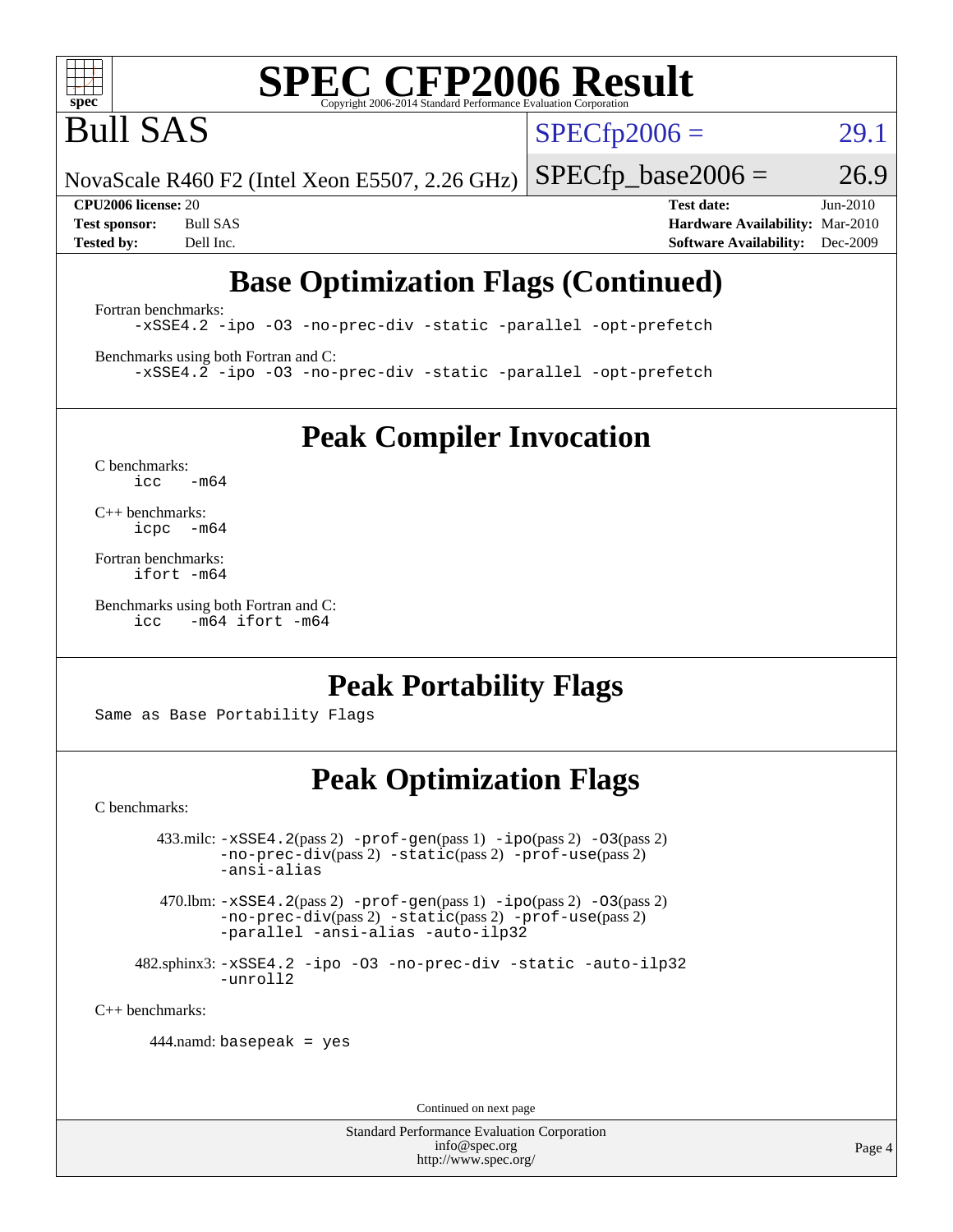![](_page_4_Picture_0.jpeg)

# **[SPEC CFP2006 Result](http://www.spec.org/auto/cpu2006/Docs/result-fields.html#SPECCFP2006Result)**

 $SPECfp2006 = 29.1$  $SPECfp2006 = 29.1$ 

NovaScale R460 F2 (Intel Xeon E5507, 2.26 GHz)

 $SPECTp\_base2006 = 26.9$ 

Bull SAS

**[CPU2006 license:](http://www.spec.org/auto/cpu2006/Docs/result-fields.html#CPU2006license)** 20 **[Test date:](http://www.spec.org/auto/cpu2006/Docs/result-fields.html#Testdate)** Jun-2010 **[Test sponsor:](http://www.spec.org/auto/cpu2006/Docs/result-fields.html#Testsponsor)** Bull SAS **[Hardware Availability:](http://www.spec.org/auto/cpu2006/Docs/result-fields.html#HardwareAvailability)** Mar-2010 **[Tested by:](http://www.spec.org/auto/cpu2006/Docs/result-fields.html#Testedby)** Dell Inc. **[Software Availability:](http://www.spec.org/auto/cpu2006/Docs/result-fields.html#SoftwareAvailability)** Dec-2009

## **[Peak Optimization Flags \(Continued\)](http://www.spec.org/auto/cpu2006/Docs/result-fields.html#PeakOptimizationFlags)**

|                                      | 447.dealII: -xSSE4.2(pass 2) -prof-gen(pass 1) -ipo(pass 2) -03(pass 2)<br>-no-prec-div(pass 2) -static(pass 2) -prof-use(pass 2)<br>-unroll2 -ansi-alias -scalar-rep- -auto-ilp32               |  |  |  |  |
|--------------------------------------|--------------------------------------------------------------------------------------------------------------------------------------------------------------------------------------------------|--|--|--|--|
|                                      | 450.soplex: $-xSSE4$ . 2(pass 2) -prof-gen(pass 1) -ipo(pass 2) -03(pass 2)<br>-no-prec-div(pass 2) -static(pass 2) -prof-use(pass 2)<br>-opt-malloc-options=3 -auto-ilp32                       |  |  |  |  |
|                                      | 453.povray: -xSSE4.2(pass 2) -prof-gen(pass 1) -ipo(pass 2) -03(pass 2)<br>-no-prec-div(pass 2) -static(pass 2) -prof-use(pass 2)<br>-unroll4 -ansi-alias                                        |  |  |  |  |
| Fortran benchmarks:                  |                                                                                                                                                                                                  |  |  |  |  |
|                                      | 410.bwaves: -xSSE4.2 -ipo -03 -no-prec-div -static -opt-prefetch<br>-parallel                                                                                                                    |  |  |  |  |
|                                      | 416.gamess: $-xSSE4$ . 2(pass 2) $-prof-gen(pass 1) -ipo(pass 2) -03(pass 2)$<br>-no-prec-div(pass 2) -static(pass 2) -prof-use(pass 2)<br>-unroll2 -Ob0 -ansi-alias -scalar-rep-                |  |  |  |  |
|                                      | $434$ .zeusmp: basepeak = yes                                                                                                                                                                    |  |  |  |  |
|                                      | $437$ .leslie3d: basepeak = yes                                                                                                                                                                  |  |  |  |  |
|                                      | 459.GemsFDTD: -xSSE4.2(pass 2) -prof-gen(pass 1) -ipo(pass 2) -03(pass 2)<br>-no-prec-div(pass 2) -static(pass 2) -prof-use(pass 2)<br>-unroll2 -Ob0 -opt-prefetch -parallel                     |  |  |  |  |
|                                      | $465$ .tonto: $-xSSE4$ . 2(pass 2) $-prof-gen(pass 1) -ipo(pass 2) -03(pass 2)$<br>-no-prec-div(pass 2) -static(pass 2) -prof-use(pass 2)<br>-inline-calloc -opt-malloc-options=3 -auto -unroll4 |  |  |  |  |
| Benchmarks using both Fortran and C: |                                                                                                                                                                                                  |  |  |  |  |
|                                      | 435.gromacs: $-xSSE4$ . 2(pass 2) $-prof$ -gen(pass 1) $-ipo$ (pass 2) $-O3$ (pass 2)<br>-no-prec-div(pass 2) -static(pass 2) -prof-use(pass 2)<br>-opt-prefetch -auto-ilp32                     |  |  |  |  |
|                                      | $436.cactusADM: -xSSE4.2(pass 2) -prof-gen(pass 1) -ipo(pass 2) -O3(pass 2)$<br>-no-prec-div(pass 2) -static(pass 2) -prof-use(pass 2)<br>-unroll2 -opt-prefetch -parallel -auto-ilp32           |  |  |  |  |
|                                      | 454.calculix: -xSSE4.2 -ipo -03 -no-prec-div -static -auto-ilp32                                                                                                                                 |  |  |  |  |
|                                      | 481.wrf: Same as 454.calculix                                                                                                                                                                    |  |  |  |  |
|                                      |                                                                                                                                                                                                  |  |  |  |  |
|                                      |                                                                                                                                                                                                  |  |  |  |  |